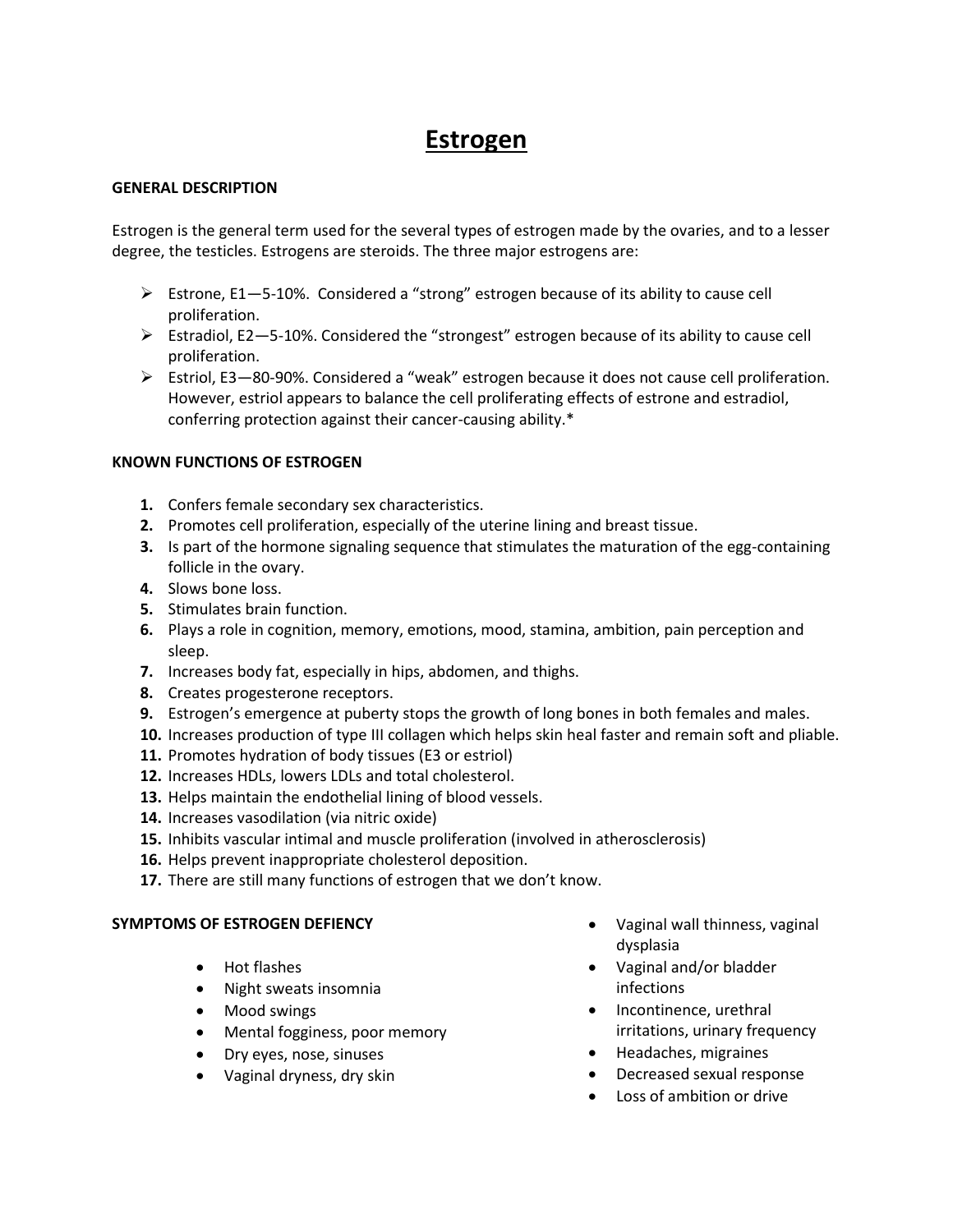- Depression
- Lack of stamina
- Decreased breast size
- Wrinkling of skin
- **•** Osteoporosis

#### **SYMPTOMS OF ESTROGEN EXCESS**

- Heavy bleeding (PMS)
- Clotting, cramping
- Water retention, bloating
- Breast tenderness, lumpiness, cystic breast, enlarged breasts
- Weight gain
- Headaches, migraines
- **•** Emotional hypersensitivity
- Depression, irritability, anxiety, anger, agitation
- Decreased sexual response
- Thyroid dysfunction (resembling hypothyroidism)
- Cold hands instability
- Insomnia
- Gall bladder dysfunction (coagulated bile)

## **DEFICENCIES CAUSED BY ESTROGEN EXCESS**

- $\checkmark$  Zinc
- $\checkmark$  Magnesium
- $\checkmark$  B complex vitamins

#### **OTHER PROBLEMS THAT MAY DEVELOP WITH ESTROGEN EXCESS**

- Irregular periods
- Auto immune disorders
- $\bullet$  PCOS
- Ovarian cysts
- **•** Cervical dysplasia
- Uterine fibroids
- Infertility
- Copper excess (toxicity)
- Breast cancer
- Endometrial cancer
- Uterine cancer

### **SUPPLEMENTATION WITH ESTROGEN**

 $\checkmark$  Bioidentical tri-estrogens or bi-estrogens are available, both prescriptions (through compounding pharmacies) and non-prescription (through a health care professional)

- Loss of subcutaneous fat
- Increased risk of cardiovascular disease